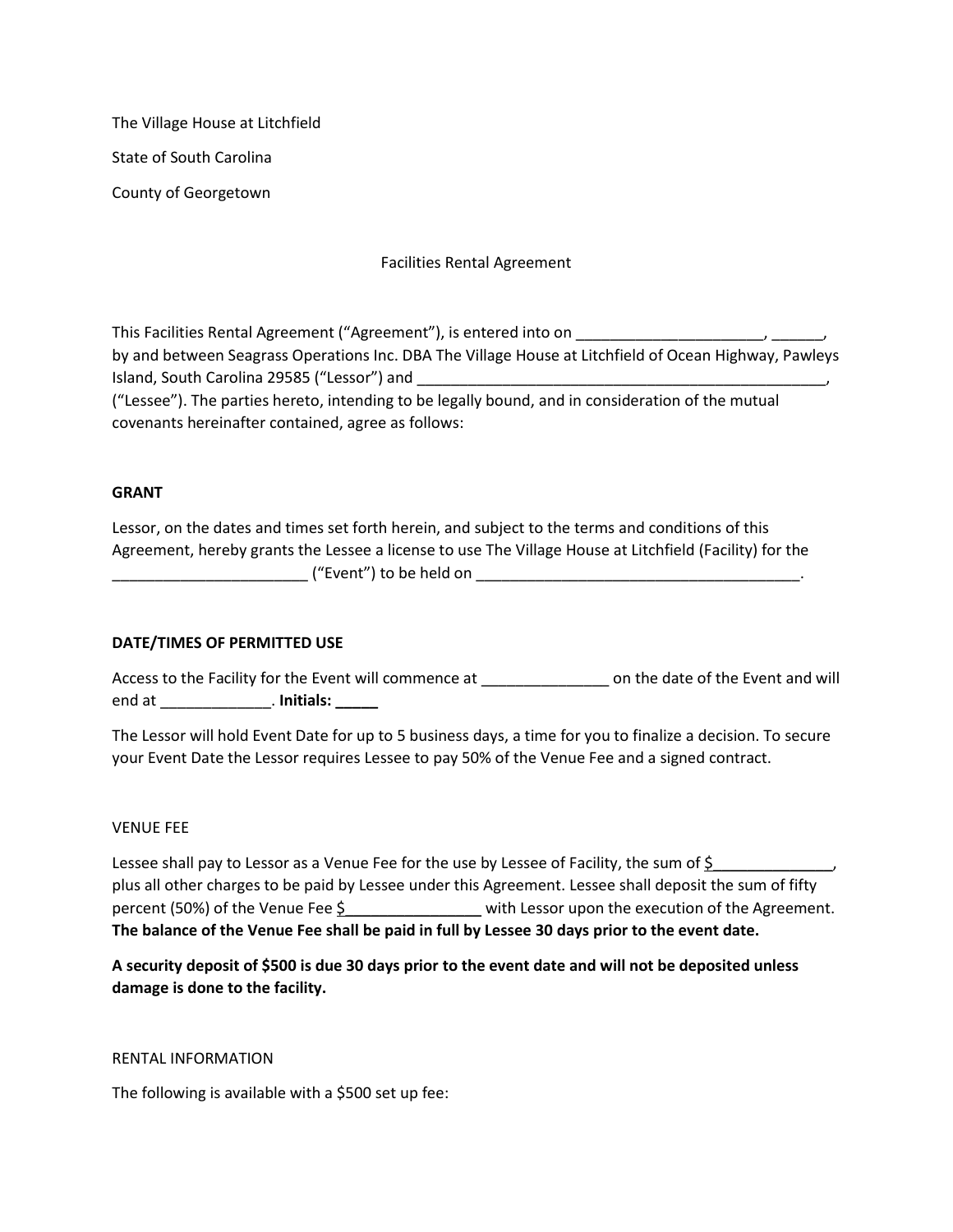98 Black Armed Chairs 210 Folding Black Chairs 15 Barstools 10 Cocktail Tables 25, 60-inch Round Tables 4, 8-foot Banquet Tables 4, 6-foot Banquet Tables

No open flames, fire pits, or torches are to be used on the property. No thumbtacks, nails, or tape may be affixed to any part of the property. Nonbiodegradable confetti, silk rose petals, or any biodegradable items are not allowed. Sparklers are allowed with two buckets of sand for proper disposal. **Initials: \_\_\_\_**

Due to local area noise ordinances, events are required to end music at 11 p.m. **Initials: \_\_\_\_\_**

### CLEAN UP AFTER USE/REMOVAL OF ALL PERSONAL ITEMS

Lessee is responsible for any outside vendor's trash, cleanup or damage occurred. This includes DJ, band, florist, photographer, videographer or any other outside persons helping with the event. Cleanup must include removal of all rental equipment and personal items: chairs, tables, furniture, fixtures and flowers, etc. **Initials: \_\_\_\_\_**

### INSURANCE

Lessee agrees that it shall, at its sole cost and expense, procure and maintain a policy of commercial general liability insurance in an amount not less than \$1,000,000.00 per occurrence, \$1,000,000.00 in the annual aggregate. Such insurance policies shall be carried with companies licensed to do business in the state, reasonably satisfactory to Lessor and shall be non-cancelable and not subject to material change except 30 days written notice to Lessor. Lessee shall deliver to Lessor duly executed certificates of insurance upon request. **Lessor shall not at any time be liable for damage or injury to persons or property in or upon the Facility. Lessee agrees to name The Village House at Litchfield as Additional Insured on such policies. Initials: \_\_\_\_\_**

### INDEMNIFICATION

Lessee shall indemnify, defend and save harmless Lessor, its officers, agents and employees from and against any and all loss, cost (including attorneys' fees), damage, expense and liability (including statutory liability and liability under workers' compensation laws) in connection with claims, judgments, damages, penalties, fines, liabilities, losses, suits, administrative proceedings, arising out of any act or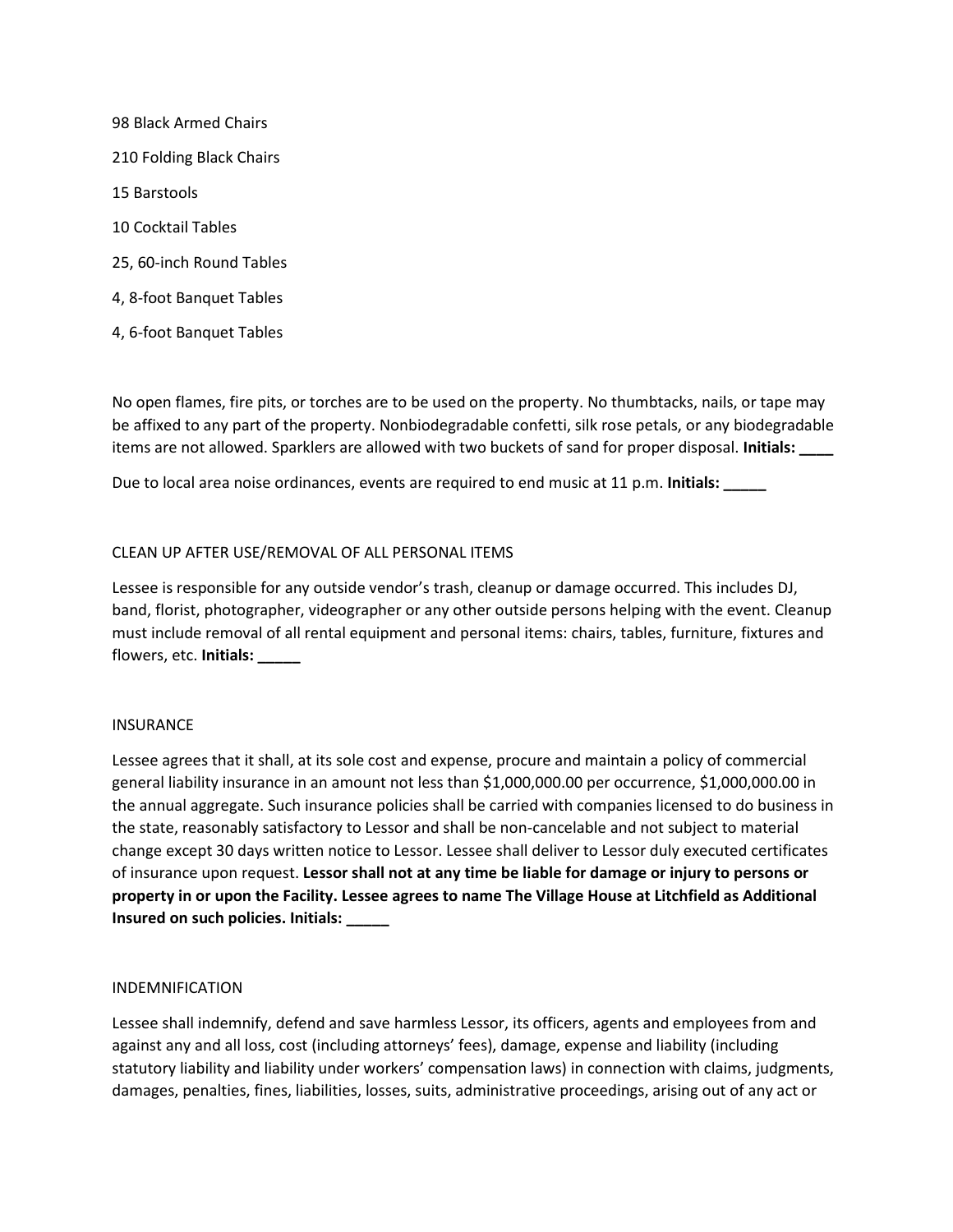neglect by Lessee, its agents, employees, contractors, Lessee, invitees, representatives, in, on or about the Facility. The indemnify shall survive the termination of this Agreement. Lessee herby releases Lessor from any and all liability or responsibility to Lessee or anyone claiming through or under Lessee by way of subrogation or otherwise for any loss or damage to equipment or property of Lessee covered by any insurance than in force.

# "AS-IS" CONDITION

Lessee shall accept the Facility in its "as-is" condition "with all faults". At completion of Event, Lessee agrees to return Facility at a minimum to its original "as-is" condition. **Initials: \_\_\_\_\_\_\_**

### ASSIGNMENT AND SUBLICENSING

Lessee shall not assign any interest in this License Agreement or otherwise transfer or sublicense the Facility or any part thereof or permit the use of the Facility to any party other than Lessee.

### **TERMINATION**

Lessor may terminate this Agreement based upon any one or more of the following events:

- A. Failure of Lessee to pay the Venue Fee or any other charges due hereunder when the same is due;
- B. Lessee fails to perform any of its covenants hereunder. In any of the aforementioned events, and in addition to any and all rights and remedies available to Lessor by law or in equity, Lessor may, with or without notice, forthwith terminate this Agreement and expel and remove Lessee, or any other person or persons in occupancy from the Facility, together with their goods and chattels, using such force as may be necessary in the judgement of Lessor or its agents in so doing, without evidence of notice or resort to legal process or becoming liable for any loss of damage which may be occasioned thereby, and repossess and enjoy said Facility, and in addition to any other remedy it may have, Lessor may recover from Lessee all damages it may incur by reason of such breach by Lessee.

### INTERFERENCE

Lessee shall use the Facility in a manner which shall not cause interference with the use or occupancy of the other portions of the Facility by Lessor or others in any way. Lessee's use hereunder will be done in such a manner so as not to interfere with or imposed any additional expense upon Lessor in maintaining the Facility.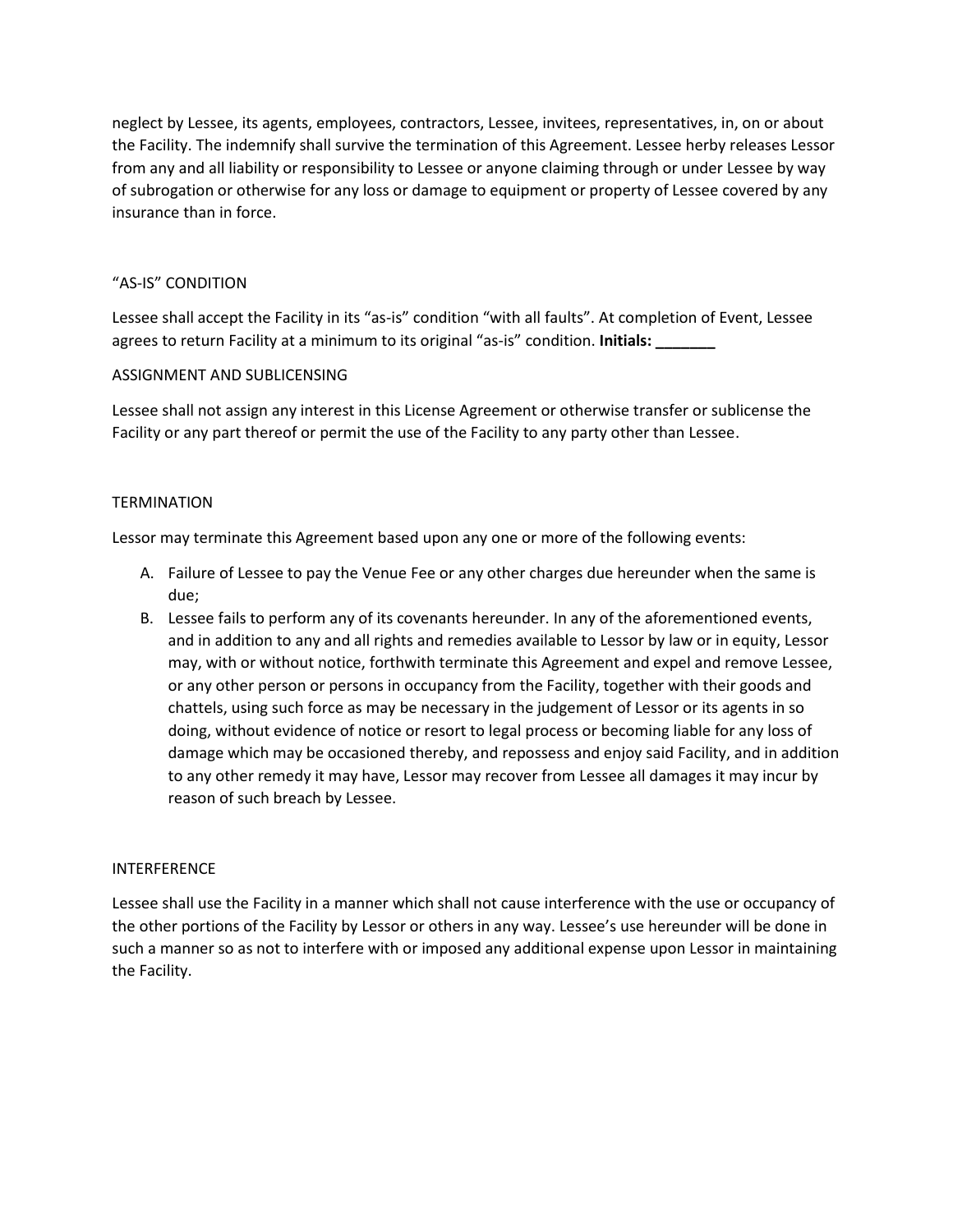# RESTORATION

If any damage occurs to the Facility, or if any repairs or replacements need to be made to the Facility as a result of Lessee's exercise of its rights under this License, Lessee shall pay Lessor for any such damage, repairs, or replacements upon demand by Lessor. Thirty days prior to Event Date, Lessee will provide a check as Security Deposit to Lessor in the amount of \$500 for damages and clean up. At Event End the check will be returned to Lessee if no damages or cleanup is needed. **Initials: \_\_\_\_\_\_**

# **Lessee is responsible for vendors who do any damage to property.**

# CANCELLATION

If for any reason Lessee cancels this Agreement, Lessee forfeits previously paid 50% Venue Fee Deposit. Lessee will be charged 100% of the Venue Fee and any expenses incurred in good faith by Lessor in preparation for Lessee's use of the Facility after 180 days from the Event Date.

In the event of acts of God, such as weather events that requires mandatory evacuation, government restrictions, wars, insurrections, pandemic or any other cause beyond the reasonable control of The Village House, where the Lessee is forced to cancel, Lessee will have the option of rescheduling the date within six months as availability allows. In the event that the property is damaged beyond repair and unusable, the Lessee would be eligible for a full refund. The Village House highly recommends Event Cancellation Insurance during the tropical storm/hurricane season [\(www.wedsafe.com](http://www.wedsafe.com/) is one of a few options for this).

Force Majeure. The Village House shall not be liable in damages for any delay or default in preforming hereunder, if such delay or default is caused by conditions beyond its control including but not limited to acts of God, such as tropical storms or other weather event, government restrictions, wars, insurrections, pandemic and/or any other cause beyond the reasonable control of The Village House.

# ADDITIONAL CONDITIONS

The Village House is not responsible for any lost or stolen items of any vendor, client or attendee. **Initial: \_\_\_\_\_\_**

Alcoholic beverages will not be permitted to be served to anyone under the legal drinking age. Anyone appearing to be under the legal drinking age, may be required to show proper identification, and should be communicated to all attendees prior to the event. Anyone appearing to be intoxicated will not be served alcoholic beverages. In accordance with South Carolina Alcoholic Beverage Control regulations, no alcoholic beverages shall be brought on or taken from the property by any guest of the event. As part of our commitment to responsible alcohol consumption 'shots' or 'shooters' are not permitted at events. The possession and/or use of any illegal drug will not be allowed on the premises. The Village House reserves the right to contact local authorities to deal with any illegal or non-contractual activities taking place on the property. **Initial\_\_\_\_\_\_\_**

All alcohol will be consumed inside the venue or courtyard area. All alcohol will be dispensed only by approved bartenders and only beverages approved by The Village House and served at the bar of the